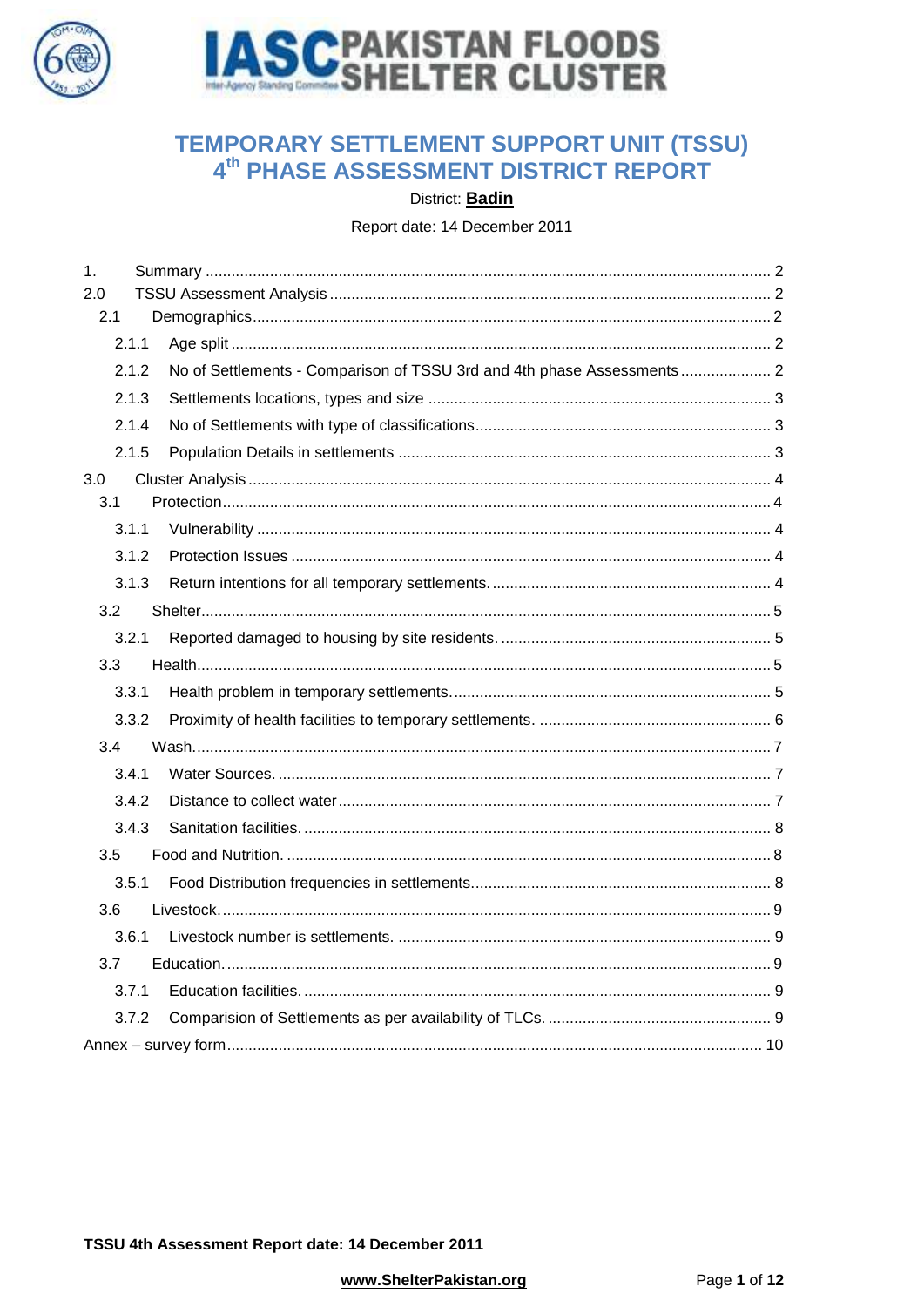



## <span id="page-1-0"></span>**1. Summary**

This report contains the analysis and findings of the Temporary Settlement Support Unit (TSSU) assessment of District Badin.

- **386** temporary settlements visited.
- **226** settlements were closed
- **160** settlements remain open.
- **5,771 households** or **31,731** individuals reside in temporary Settlements.

# <span id="page-1-1"></span>**2.0 TSSU Assessment Analysis**

#### <span id="page-1-2"></span>**2.1 Demographics**

#### <span id="page-1-3"></span>**2.1.1 Age split**

|                    | Less than 1 |                |               | 18 to 60 | <b>Greater than</b> |
|--------------------|-------------|----------------|---------------|----------|---------------------|
| <b>Tehsil</b>      | Year        | 01 to 05 Years | 6 to 17 Years | Years    | 60 Years            |
| <b>Badin</b>       | 584         | 1,204          | 854           | 1,767    | 184                 |
| Matli              | 331         | 677            | 916           | 1,513    | 262                 |
| Shaeed Fazil Rahu  | 103         | 169            | 106           | 447      | 32                  |
| Talhar             | 167         | 348            | 435           | 528      | 87                  |
| Tando Bago         | 2,349       | 3,772          | 4,639         | 8,263    | 643                 |
| <b>Grand Total</b> | 3,560       | 6,269          | 7,043         | 12,709   | 1,216               |

#### <span id="page-1-4"></span>**2.1.2 No of Settlements - Comparison of TSSU 3rd and 4th phase Assessments**



**TSSU 4th Assessment Report date: 14 December 2011**

**[www.ShelterPakistan.org](http://www.shelterpakistan.org/)** Page 2 of 12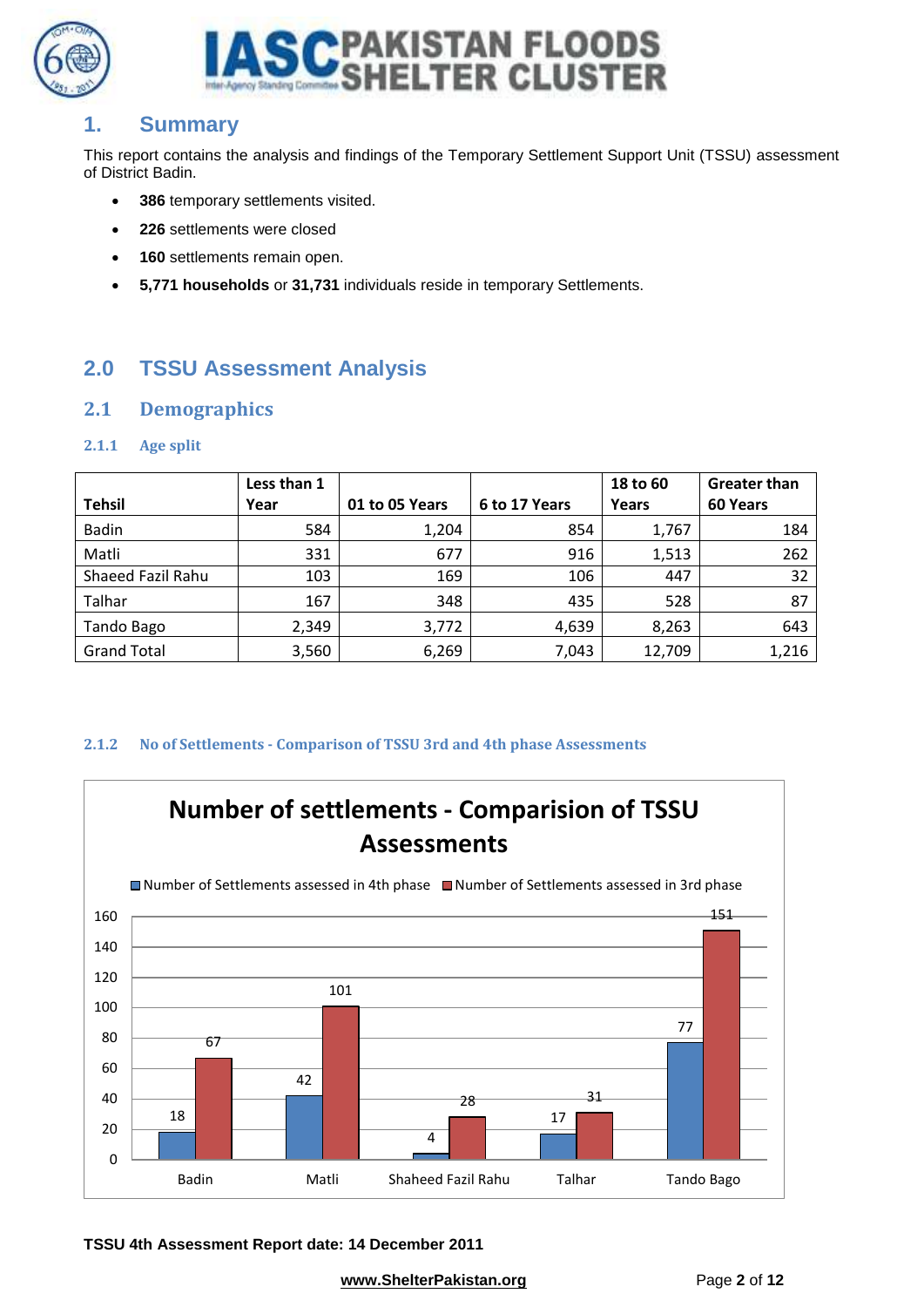

**STAN FLOODS<br>.TER CLUSTER** 

#### <span id="page-2-0"></span>**2.1.3 Settlements locations, types and size**



#### <span id="page-2-1"></span>**2.1.4 No of Settlements with type of classifications**

|                    |                  |                 | <b>Planned</b> |               |                    |         |              |
|--------------------|------------------|-----------------|----------------|---------------|--------------------|---------|--------------|
|                    | Government       | <b>Health</b>   | Tent           |               | Spontaneous        |         | Grand        |
| <b>Tehsil</b>      | <b>Buildings</b> | <b>Facility</b> | city           | <b>School</b> | <b>Settlements</b> | (blank) | <b>Total</b> |
| <b>Badin</b>       |                  |                 | 16             |               |                    |         | 18           |
| Matli              | 3                | 5               | 1              |               | 33                 |         | 42           |
| Shaheed Fazil      |                  |                 |                |               |                    |         |              |
| Rahu               |                  |                 | 1              |               | 3                  |         | 4            |
| Talhar             | Ŧ.               |                 | 1              |               | 11                 | 3       | 17           |
| Tando Bago         |                  |                 | 1              |               | 71                 | 4       | 77           |
| <b>Grand Total</b> | 4                | 6               | 21             |               | 121                | 7       | 160          |

#### <span id="page-2-2"></span>**2.1.5 Population Details in settlements**

|                           | Total           |                         |
|---------------------------|-----------------|-------------------------|
| <b>Tehsil</b>             | <b>Families</b> | <b>Total population</b> |
| <b>Badin</b>              | 943             | 4,818                   |
| Matli                     | 751             | 3,699                   |
| <b>Shaheed Fazil Rahu</b> | 180             | 857                     |
| Talhar                    | 257             | 1,565                   |
| Tando Bago                | 3,543           | 20,375                  |
| (unknown)                 | 97              | 417                     |
| <b>Grand Total</b>        | 5,771           | 31,731                  |

**TSSU 4th Assessment Report date: 14 December 2011**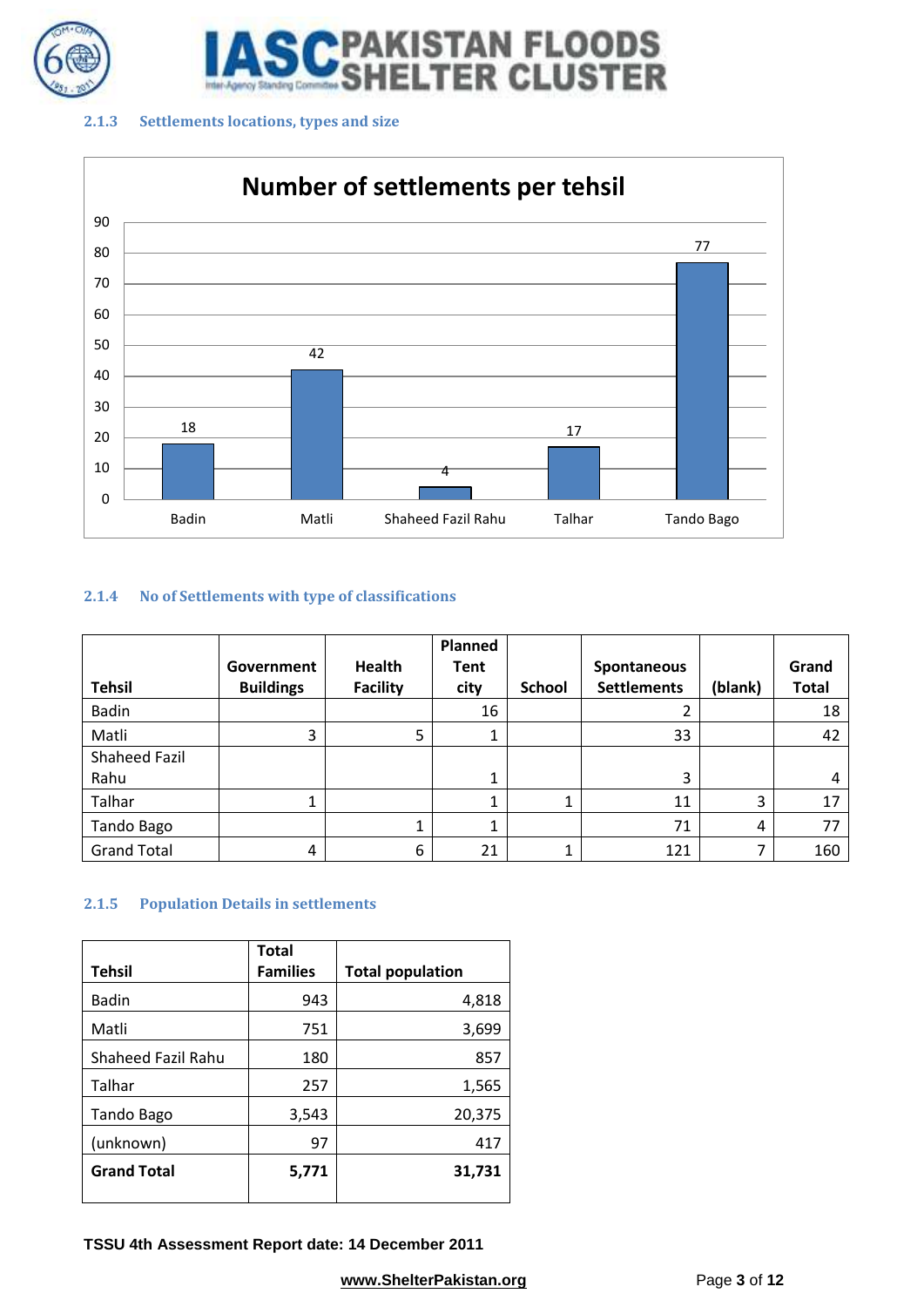



# <span id="page-3-0"></span>**3.0 Cluster Analysis**

## <span id="page-3-1"></span>**3.1 Protection**

#### <span id="page-3-2"></span>**3.1.1 Vulnerability**

| <b>Tehsil</b>      | <b>Female Headed House Holds</b> | <b>Disable Persons</b> | $<$ 1 Year | > 60 Years |
|--------------------|----------------------------------|------------------------|------------|------------|
| <b>Badin</b>       |                                  |                        | 584        | 184        |
| Matli              | 38                               | 15                     | 331        | 262        |
| Shaheed Fazil Rahu |                                  |                        | 103        | 32         |
| Talhar             |                                  |                        | 167        | 87         |
| Tando Bago         | 71                               | 37                     | 2,349      | 643        |
| <b>Grand Total</b> | 119                              | 52                     | 3,560      | 1,216      |

#### <span id="page-3-3"></span>**3.1.2 Protection Issues**

| <b>Tehsil</b>      | <b>Total No</b><br>οf<br><b>Settlements</b> | <b>Number of</b><br>Settlements where<br>Children and<br><b>Women Feel</b><br><b>UNSAFE</b> | <b>Number of families</b><br>left<br>in Settlements<br>without males | <b>Number of Settlements</b><br>with Lack of Clothing |
|--------------------|---------------------------------------------|---------------------------------------------------------------------------------------------|----------------------------------------------------------------------|-------------------------------------------------------|
| <b>Badin</b>       | 18                                          | 6                                                                                           | 10                                                                   |                                                       |
| Matli              | 42                                          | 10                                                                                          | 23                                                                   | 14                                                    |
| Shaheed Fazil Rahu | 4                                           |                                                                                             |                                                                      |                                                       |
| Talhar             | 17                                          | 16                                                                                          | 3                                                                    |                                                       |
| Tando Bago         | 77                                          | 58                                                                                          | 12                                                                   | 4                                                     |
| <b>Grand Total</b> | 158                                         | 90                                                                                          | 49                                                                   | 21                                                    |

#### <span id="page-3-4"></span>3.1.3 Return intentions for all temporary settlements.



**TSSU 4th Assessment Report date: 14 December 2011**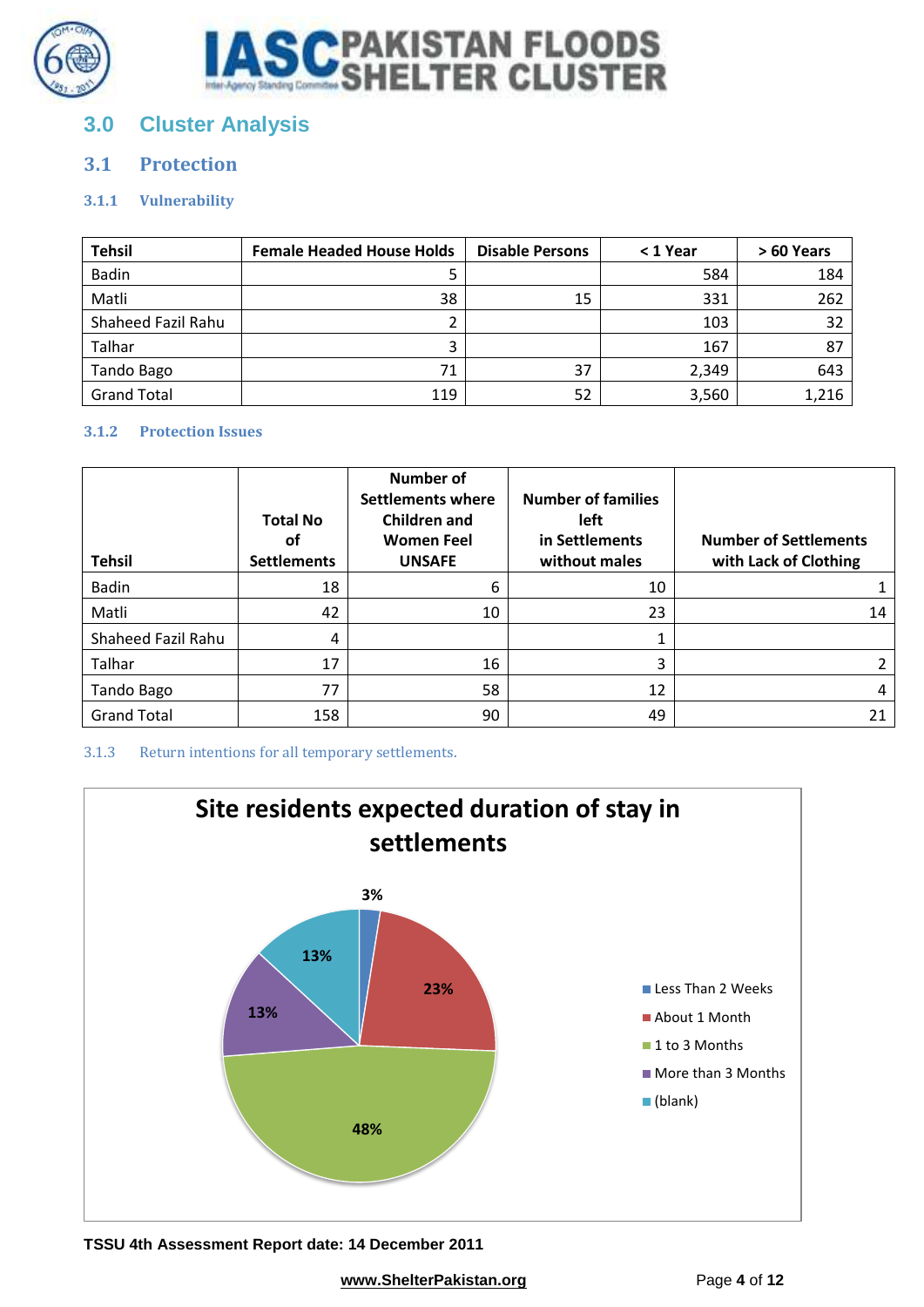



#### <span id="page-4-0"></span>**3.2 Shelter**

#### <span id="page-4-1"></span>3.2.1 Reported damaged to housing by site residents.

|                    | <b>Completely Damaged</b> |                                 |                         |
|--------------------|---------------------------|---------------------------------|-------------------------|
| <b>Tehsil</b>      | <b>Houses</b>             | <b>Partially Damaged Houses</b> | <b>Undamaged Houses</b> |
| <b>Badin</b>       | 861                       | 6                               |                         |
| Matli              | 634                       | 70                              |                         |
| Shaheed Fazil Rahu | 142                       | 10                              |                         |
| Talhar             | 209                       | 58                              | 0                       |
| Tando Bago         | 2372                      | 995                             | 55                      |
| (blank)            | 92                        | 5                               |                         |
| <b>Grand Total</b> | 4310                      | 1144                            | 58                      |

#### <span id="page-4-2"></span>**3.3 Health.**

#### <span id="page-4-3"></span>3.3.1 Health problem in temporary settlements.

| <b>Tehsil</b>      | Air/ Water borne<br>diseases | <b>Measles</b> | Skin<br>problems | High<br><b>Fever</b> | Respiratory<br>Infection | <b>Diarhoea</b> |
|--------------------|------------------------------|----------------|------------------|----------------------|--------------------------|-----------------|
| <b>Badin</b>       | 15                           | 5              | 3                |                      |                          | 4               |
| Matli              | 15                           | 10             | 6                | 8                    |                          | 9               |
| Shaheed Fazil Rahu | 4                            |                |                  |                      |                          |                 |
| Talhar             | 16                           | 9              | 8                | 1                    | 7                        | 9               |
| Tando Bago         | 16                           | 25             | 25               |                      |                          |                 |
| (blank)            | 1                            | 2              | 1                |                      | 1                        |                 |
| <b>Grand Total</b> | 67                           | 51             | 43               | 9                    | 8                        | 23              |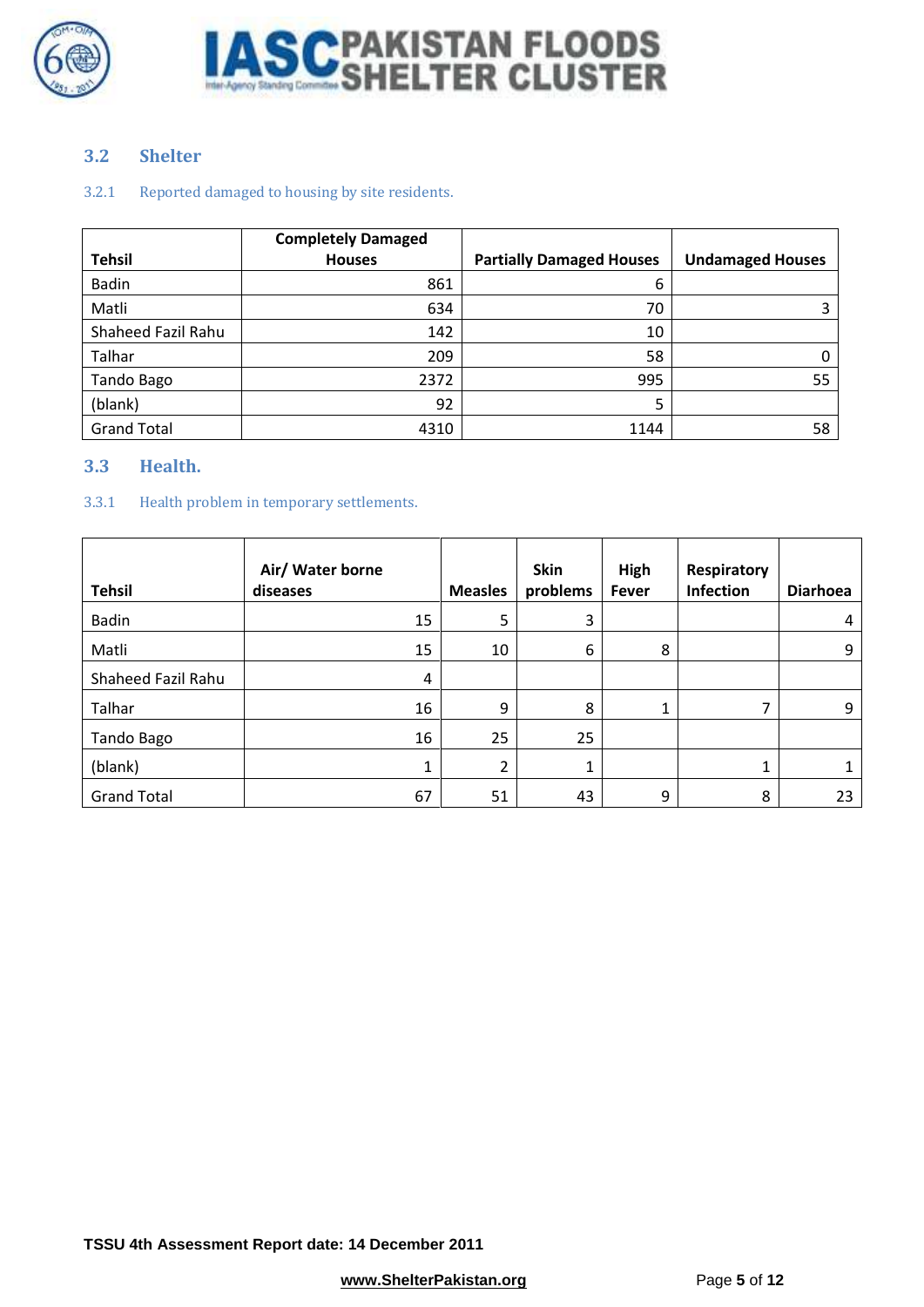



# **Number of settlements reporting health issues**



<span id="page-5-0"></span>

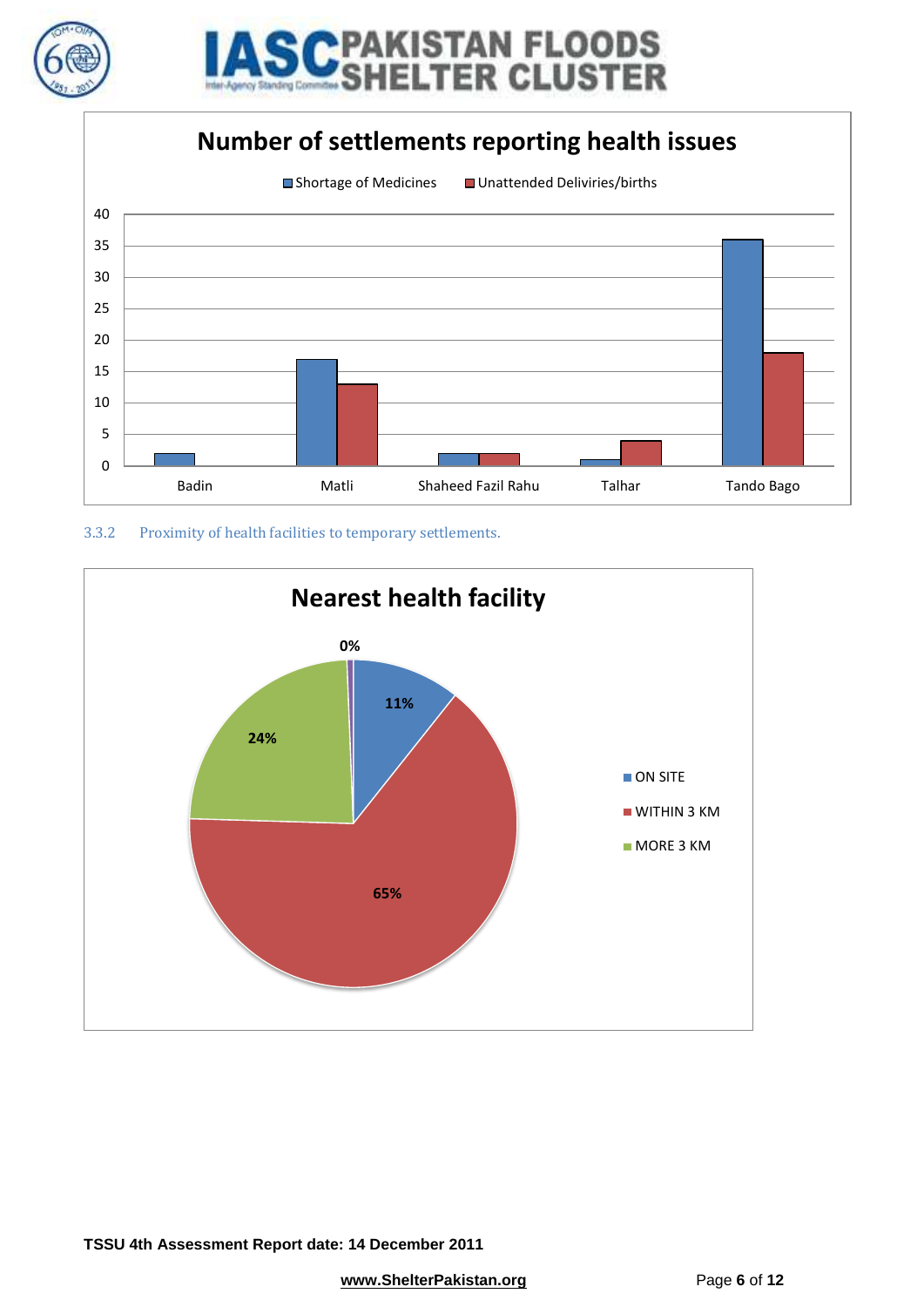



#### <span id="page-6-0"></span>**3.4 Wash.**

#### <span id="page-6-1"></span>3.4.1 Water Sources.

|                    |         |              | Hand | <b>Bottled</b> | Natural       | Piped Water |
|--------------------|---------|--------------|------|----------------|---------------|-------------|
| Tehsil             | Tankers | Ponds/Canals | Pump | Water          | Springs/Wells | Supply      |
| <b>Badin</b>       | 4       | 4            | 10   |                |               |             |
| Matli              |         | 8            | 34   |                |               |             |
| Shaheed Fazil Rahu |         |              | 4    |                |               |             |
| Talhar             | 1       |              | 17   |                |               |             |
| Tando Bago         | 4       | 6            | 72   | 23             |               |             |
| (blank)            |         |              |      |                |               |             |
| <b>Grand Total</b> | 9       | 18           | 138  | 23             |               |             |

#### <span id="page-6-2"></span>3.4.2 Distance to collect water

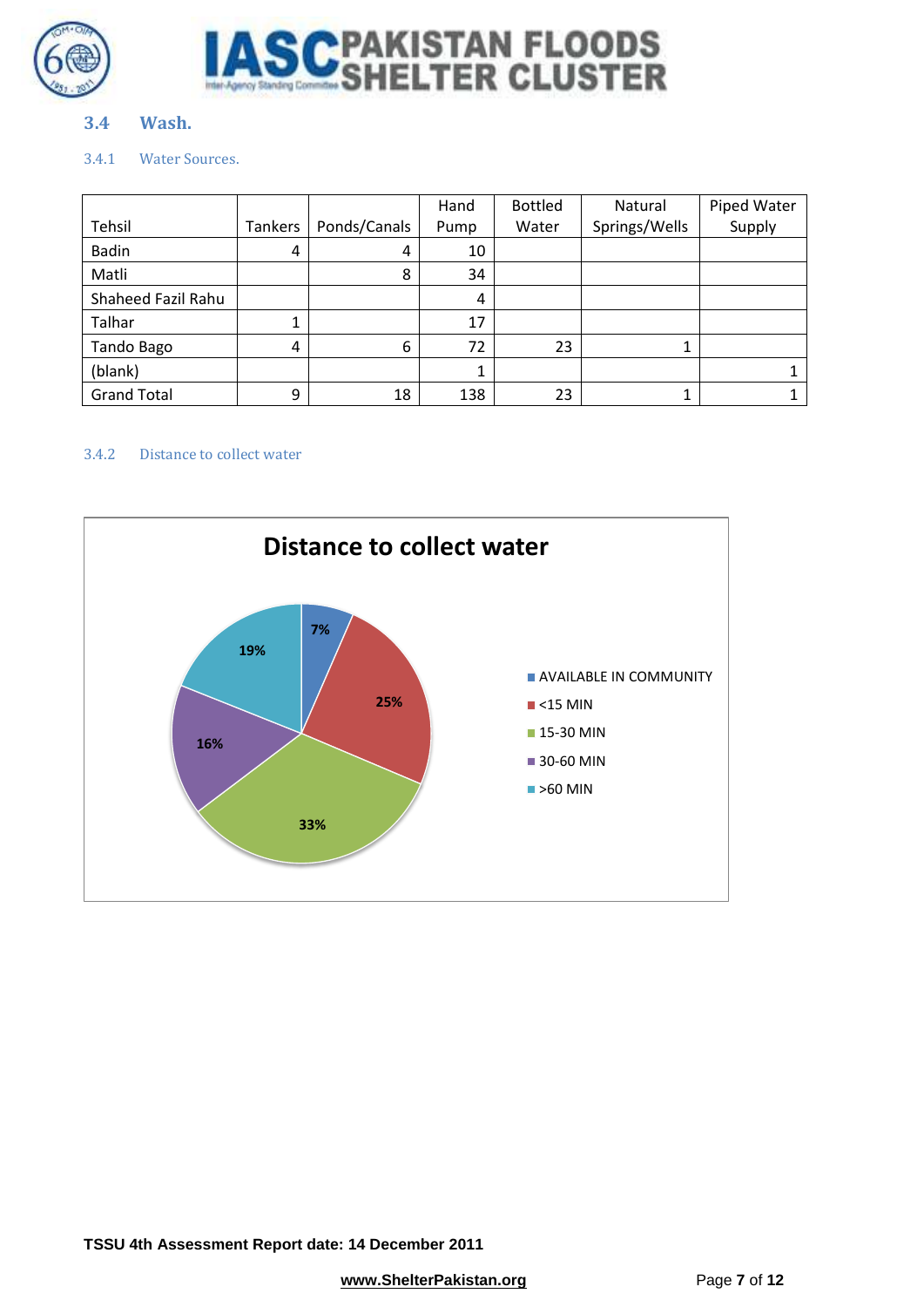



#### <span id="page-7-0"></span>3.4.3 Sanitation facilities.

|                    | Number of<br><b>latrines</b> | Number of latrines needed to<br>meet sphere standards (1 | Number of<br>bathing<br>facilities | <b>Number of bathing</b><br>facilities needed<br>to meet sphere<br>standards (1 latrine |
|--------------------|------------------------------|----------------------------------------------------------|------------------------------------|-----------------------------------------------------------------------------------------|
| <b>Tehsil</b>      | <b>Available</b>             | latrine per 20 people).                                  | <b>Available</b>                   | per 50 people).                                                                         |
| <b>Badin</b>       | 38                           | 203                                                      | 22                                 | 74                                                                                      |
| Matli              | 66                           | 119                                                      | 24                                 | 50                                                                                      |
| Shaheed Fazil Rahu | 5                            | 38                                                       | 0                                  | 17                                                                                      |
| Talhar             | 41                           | 37                                                       | 20                                 | 11                                                                                      |
| Tando Bago         | 251                          | 768                                                      | 192                                | 216                                                                                     |
| (blank)            |                              | 20                                                       |                                    | 7                                                                                       |
| <b>Grand Total</b> | 402                          | 1185                                                     | 259                                | 376                                                                                     |

#### <span id="page-7-1"></span>**3.5 Food and Nutrition.**

#### <span id="page-7-2"></span>3.5.1 Food Distribution frequencies in settlements.

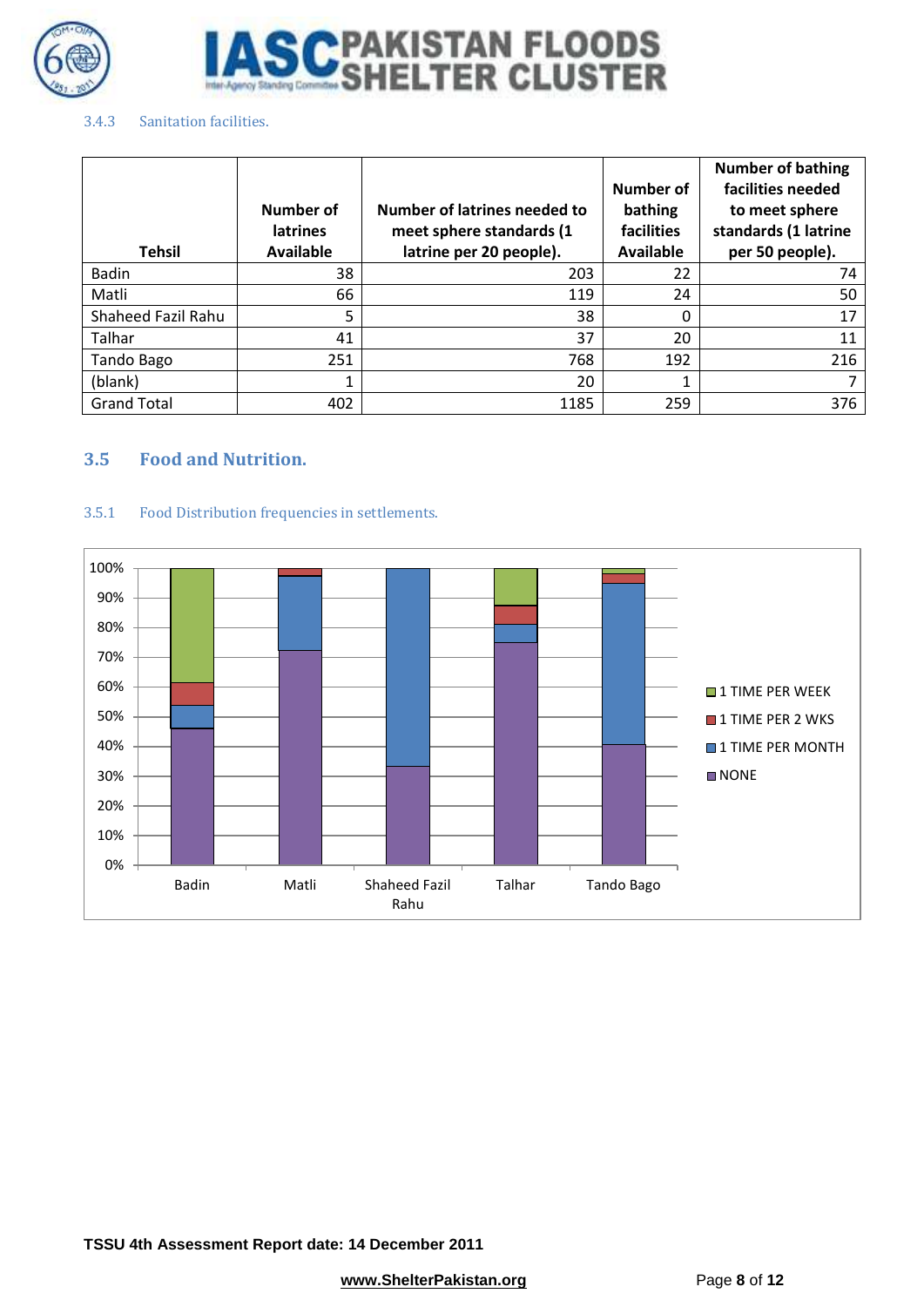



#### <span id="page-8-0"></span>**3.6 Livestock.**

#### <span id="page-8-1"></span>3.6.1 Livestock number is settlements.

| <b>Tehsil</b>      | <b>Number of Large Animals</b> | <b>Number of Small Animals</b> | <b>Number of Poultry</b> |
|--------------------|--------------------------------|--------------------------------|--------------------------|
| <b>Badin</b>       | 53                             | 109                            | 209                      |
| Matli              | 568                            | 605                            | 342                      |
| Shaheed Fazil Rahu | 20                             | 52                             | 13                       |
| Talhar             | 162                            | 135                            | 145                      |
| Tando Bago         | 1610                           | 1984                           | 680                      |
| (blank)            | 56                             | 32                             | 17                       |
| <b>Grand Total</b> | 2469                           | 2917                           | 1406                     |

#### <span id="page-8-2"></span>**3.7 Education.**

#### <span id="page-8-3"></span>3.7.1 Education facilities.

|                    | <b>Total Number of</b> |                       | <b>Number of</b> |
|--------------------|------------------------|-----------------------|------------------|
| <b>Tehsil</b>      | <b>Settlements</b>     | <b>Number of TLCs</b> | <b>Teachers</b>  |
| <b>Badin</b>       | 18                     |                       |                  |
| Matli              | 42                     | b                     |                  |
| Shaheed Fazil Rahu |                        |                       |                  |
| Talhar             | 17                     |                       |                  |
| <b>Tando Bago</b>  |                        |                       | 10               |
| <b>Grand Total</b> | 160                    | 14                    |                  |

#### <span id="page-8-4"></span>3.7.2 Comparision of Settlements as per availability of TLCs.



**TSSU 4th Assessment Report date: 14 December 2011**

**[www.ShelterPakistan.org](http://www.shelterpakistan.org/)** Page 9 of 12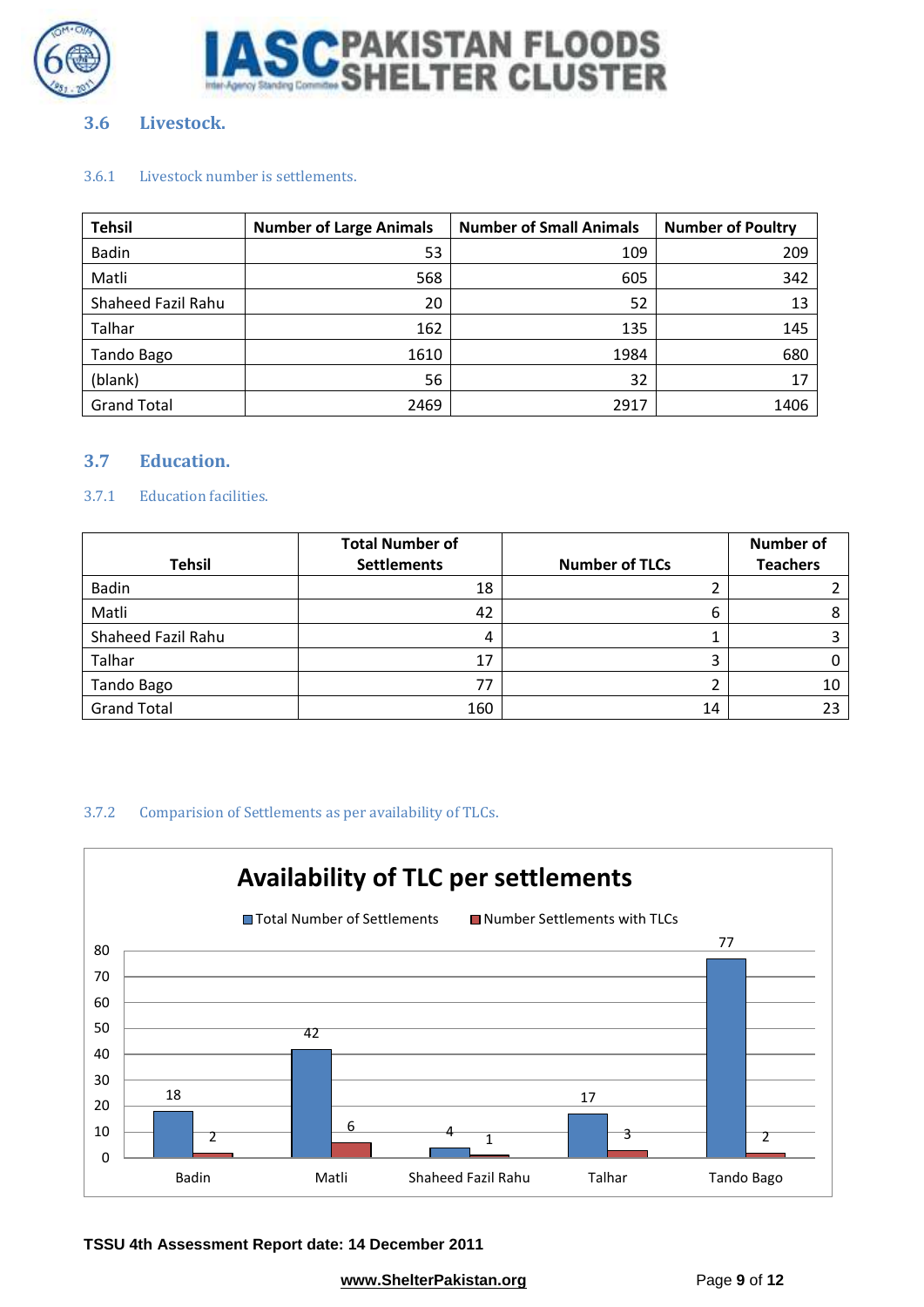



# <span id="page-9-0"></span>**Annex – survey form**

### MONITORING TEAM MEMBERS(Please only use one form per site!!)

| Name (1)                                                                                                                          | Name (2)      |                                                     |          | Name - Team<br>Leader      |                 | <b>Phone Number</b><br>(s)                         |                                     |                                           | <b>Date</b><br>(dd/mm/yy)          |                                               | Form ID     |              |  |
|-----------------------------------------------------------------------------------------------------------------------------------|---------------|-----------------------------------------------------|----------|----------------------------|-----------------|----------------------------------------------------|-------------------------------------|-------------------------------------------|------------------------------------|-----------------------------------------------|-------------|--------------|--|
|                                                                                                                                   |               |                                                     |          |                            |                 |                                                    |                                     | /2011<br>$\prime$                         |                                    | <b>District</b>                               | Team<br>No. | Form<br>No   |  |
|                                                                                                                                   |               |                                                     |          |                            |                 |                                                    |                                     |                                           |                                    |                                               |             |              |  |
| PERSONS INTERVIEWED AT SITE (please circle)                                                                                       |               |                                                     |          |                            |                 |                                                    |                                     |                                           |                                    |                                               |             |              |  |
| 1. Local authorities                                                                                                              |               | 2. Host Community member                            |          | 3. Site Management         |                 |                                                    | 4. Site residents                   |                                           | 5.                                 | Support<br>government, religious person etc.) | providers   | (NGO's,      |  |
| <b>GENERAL INFORMATION</b>                                                                                                        |               |                                                     |          |                            |                 |                                                    |                                     |                                           |                                    |                                               |             |              |  |
| <b>District</b>                                                                                                                   |               |                                                     |          |                            |                 |                                                    | Tehsil / Teluka                     |                                           |                                    |                                               |             |              |  |
| <b>Union Council</b>                                                                                                              |               |                                                     |          |                            |                 | UC<br>list)                                        | Pcode(from                          |                                           |                                    |                                               |             |              |  |
| Name village                                                                                                                      |               |                                                     |          |                            |                 |                                                    |                                     |                                           |                                    |                                               |             |              |  |
| Name of site (commonly used)                                                                                                      |               |                                                     |          |                            |                 |                                                    |                                     |                                           |                                    |                                               |             |              |  |
| <b>GPS Coordinates</b>                                                                                                            |               |                                                     |          | Latitude (Decimal degrees) |                 |                                                    |                                     |                                           | <b>Longitude</b> (Decimal Degrees) |                                               |             |              |  |
| <b>COMMUNITY REPRESENTATION</b>                                                                                                   |               |                                                     |          |                            |                 |                                                    |                                     |                                           |                                    |                                               |             |              |  |
| Is there an <b>officially established</b> camp management committee (CMC) at the site, made up from the<br>community at the site? |               |                                                     |          |                            |                 |                                                    |                                     | 1. Yes                                    |                                    |                                               | 2. No       |              |  |
| CMC member's Name, or focal point at site                                                                                         |               |                                                     |          | Male / female              |                 | Phone number                                       |                                     |                                           |                                    | Other information (tent / room nr. Etc)       |             |              |  |
| 1.                                                                                                                                |               |                                                     |          |                            |                 |                                                    |                                     |                                           |                                    |                                               |             |              |  |
| SITE MANAGEMENT AGENCY (SMA) Is there an appointed Site Management Agency in the site now, last<br>month?                         |               |                                                     |          |                            |                 |                                                    |                                     |                                           |                                    |                                               |             |              |  |
| Type of organization Managing the                                                                                                 | 1. Government |                                                     |          |                            | 2. Armed Forces |                                                    |                                     |                                           | 3. NGO                             |                                               |             |              |  |
| site. (choose one only!)                                                                                                          |               | 4. I-NGO                                            |          |                            |                 | 5. Individual                                      |                                     |                                           |                                    | 6. None                                       |             |              |  |
| Name of Site Management Agency<br>(SMA)                                                                                           |               |                                                     |          |                            |                 |                                                    |                                     |                                           |                                    |                                               |             |              |  |
| SMA Staff Contact (Name, surname)                                                                                                 |               | Position                                            |          |                            | Phone Number:   |                                                    |                                     | Confirmed (Yes/No)                        |                                    | E-mail                                        |             |              |  |
| 1.                                                                                                                                |               |                                                     |          |                            |                 |                                                    |                                     |                                           |                                    |                                               |             |              |  |
| 2.                                                                                                                                |               |                                                     |          |                            |                 |                                                    |                                     |                                           |                                    |                                               |             |              |  |
| <b>TYPE OF SITE AND CLASSIFICATION</b>                                                                                            |               |                                                     |          |                            |                 |                                                    |                                     |                                           |                                    |                                               |             |              |  |
| Classification of site. (Choose<br>one only!)                                                                                     |               | 1. Spontaneous settlement<br>(e.g. By the roadside) |          | 2. Planned<br>tent site    |                 | 3. School                                          | 4.<br>Government<br><b>Building</b> |                                           |                                    | 5. Health Facility                            |             |              |  |
| Ownership of land of site                                                                                                         |               | 1. Private                                          |          |                            |                 |                                                    |                                     | 2. Public                                 |                                    |                                               |             |              |  |
| Is the site crowded?                                                                                                              | 1. Yes        |                                                     | 2. No    |                            |                 | Spacing between the shelters in meters             |                                     |                                           |                                    | meters                                        |             |              |  |
| <b>DEMOGRAPHICS</b> (approximate numbers)                                                                                         |               |                                                     |          |                            |                 |                                                    |                                     |                                           |                                    |                                               |             |              |  |
| Total number of families on site                                                                                                  |               |                                                     |          |                            |                 | Total number of individuals (approx. If not known) |                                     |                                           |                                    |                                               |             |              |  |
| Number of female headed Households<br>(HH)                                                                                        |               |                                                     |          | Number<br>of<br>children   | separated       |                                                    |                                     | Number<br>of<br>unaccompanied<br>children |                                    |                                               |             |              |  |
| Number of site residents that have received the Pakistan Card (for Government Cash Relief)                                        |               |                                                     |          |                            |                 |                                                    |                                     |                                           |                                    |                                               |             |              |  |
| If they have received the Pakistan Card, how many families have received funds in their<br>account?                               |               |                                                     |          |                            |                 |                                                    |                                     |                                           |                                    |                                               |             |              |  |
| <b>Breakdown of population</b>                                                                                                    |               |                                                     | < 1 year | $1 - 5$ years              |                 | $6 - 17$ years                                     |                                     | 18-60 years                               |                                    | >60 years                                     |             | <b>Total</b> |  |
| Male                                                                                                                              |               |                                                     |          |                            |                 |                                                    |                                     |                                           |                                    |                                               |             |              |  |
| Female                                                                                                                            |               |                                                     |          |                            |                 |                                                    |                                     |                                           |                                    |                                               |             |              |  |
| Number of persons with disabilities (by<br>age)                                                                                   |               |                                                     |          |                            |                 |                                                    |                                     |                                           |                                    |                                               |             |              |  |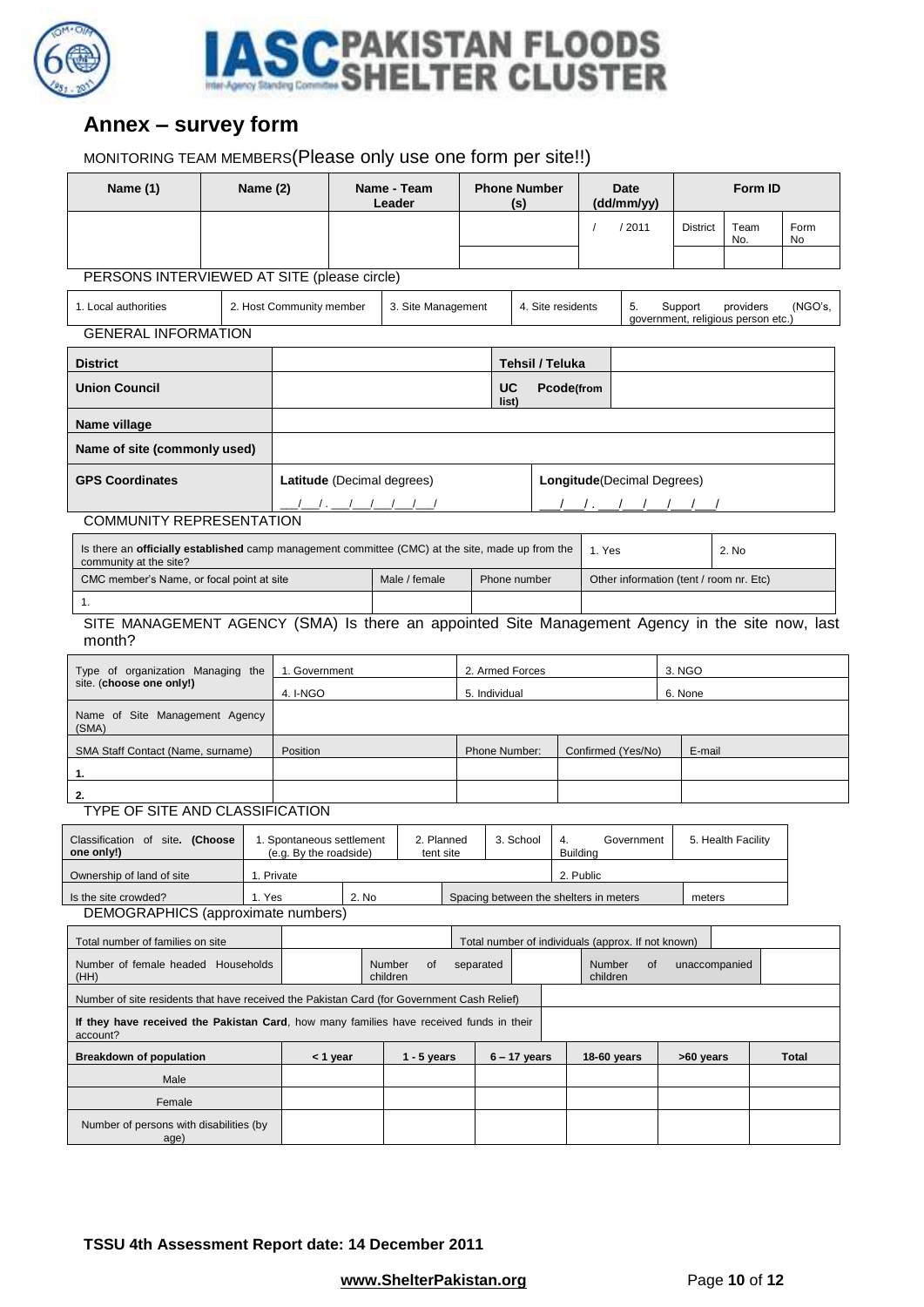

# CPAKISTAN FLOODS<br>SHELTER CLUSTER S

#### POPULATION TRACKING

| When did the site start? (Date)         | /2011                             |                 | No. of families in site in First week |                       |  |  |
|-----------------------------------------|-----------------------------------|-----------------|---------------------------------------|-----------------------|--|--|
| How many of your houses were damaged    | 1. Completely Damaged (unlivable) |                 | 2. Partially Damaged (livable)        | 3. Not Damaged        |  |  |
| (write number below the type of damage) |                                   |                 |                                       |                       |  |  |
| How far are you from your home?         | $\textsf{Less}$ < 1 km            | 1 - 5 km        | From 5 to 10 km                       | More than 10 km       |  |  |
| When do you think you will return home? | Less than 2 weeks                 | about1<br>month | to 3 months                           | Greater than 3 months |  |  |

#### **Which UC's where the majority of the people originate from?**

| <b>Union Council</b> | <b>Teluka</b> | <b>District</b> | Indicative nr of persons |
|----------------------|---------------|-----------------|--------------------------|
|                      |               |                 |                          |
|                      |               |                 |                          |
| - 1<br>o             |               |                 |                          |

#### In the LAST month, movements of site residents IN, REMAINING and OUT of the site (answers by number of families):

| <b>Movement IN from:</b>                                            | No.fam IN                    | due to                            | Number families remaining in the site   | No.<br><b>Stay</b> | fam                           | Movement of families OUT<br>to: |                                    | No.<br>Out | fam. |
|---------------------------------------------------------------------|------------------------------|-----------------------------------|-----------------------------------------|--------------------|-------------------------------|---------------------------------|------------------------------------|------------|------|
| 1. Home / residence                                                 |                              |                                   | 1. Security concerns in home village    |                    |                               | 1. Home / residence             |                                    |            |      |
| 2. Other IDP site                                                   |                              |                                   | 2. Home village is not (yet) accessible |                    | 2. Other IDP settlement       |                                 |                                    |            |      |
| 3. Spontaneous settlement                                           |                              | 3. Livelihood / financial reasons |                                         |                    |                               | 3. Host family / relatives      |                                    |            |      |
| 4. Non affected area                                                |                              |                                   | 4. Waiting / arranging for relocation   |                    | 4. Settiment in a new village |                                 |                                    |            |      |
|                                                                     |                              |                                   | 5. Not allowed to return by landlord    |                    |                               | 5. No suitable alternative      |                                    |            |      |
| families<br>left.<br>lf<br>have<br>for<br>leaving<br>the<br>reasons | To<br>$1_{-}$<br>livelihoods | life<br>rebuild<br>and            | 2. Security issues in the site          |                    | 3. Lack of Privacy            |                                 |                                    |            |      |
| site(Multiple choice)                                               |                              | 5. Asked to leave from site       | 6. Asked to leave by land<br>owner      |                    |                               | 7. Economic/Temporary work      | 4. Harassment of women<br>8. Other |            |      |
| COMMI INICATION & INEOPMATION                                       |                              |                                   |                                         |                    |                               |                                 |                                    |            |      |

#### COMMUNICATION & INFORMATION

| Who do you usually get your information from(please<br>circle)    | . Family & Friends | 2. Local Molvi / Preacher | 3. Site Management Staff |                                      |  |  |  |  |
|-------------------------------------------------------------------|--------------------|---------------------------|--------------------------|--------------------------------------|--|--|--|--|
| preferred source of information(please<br>What is your<br>circle) | . Radio            | 2. Posters/Banners        | 3. Pamphlets             | <b>NGO</b><br>Verbal.<br>4.<br>staff |  |  |  |  |
| Do you have a functioning radio in the site?                      | Yes                |                           | 2. No                    |                                      |  |  |  |  |

SERVICE PROVISION

| Health                    | Where is the closest health facility $(choose$ one<br>only)                                                        | On site    |                                      | Within 3 km          | More 3 km    |                                               |                |                 | Mobile clinic                  |                            |  |  |
|---------------------------|--------------------------------------------------------------------------------------------------------------------|------------|--------------------------------------|----------------------|--------------|-----------------------------------------------|----------------|-----------------|--------------------------------|----------------------------|--|--|
|                           | Have there been reports / rumours / outbreak of? (Multiple choice)                                                 |            | 1: Measles                           |                      |              | 2 Air / water borne diseases                  |                |                 |                                |                            |  |  |
|                           | Types of health problems at site: (Multiple choice)                                                                | 1.Diarhoea | 2. Skin problems                     |                      |              |                                               | 3. High fever  |                 | Respiratory<br>4.<br>Infection |                            |  |  |
|                           | Has there been a shortage of medicine, equipment and consumables in health facilities in the<br>area?              |            |                                      |                      | 1. Yes       |                                               | $2$ No         |                 |                                |                            |  |  |
|                           | Do you know of any unattended deliveries / child births?                                                           | 1. Yes     |                                      |                      |              | 2 No                                          |                |                 |                                |                            |  |  |
| <b>Shelter</b><br>and Non | What percentage % of the families have: (answers in %)                                                             |            |                                      | <b>Blank</b><br>et   | Clothin<br>a | Lighting                                      |                | Hygiene<br>kits |                                | Kitchen sets               |  |  |
| Food<br><b>Items</b>      |                                                                                                                    |            | %                                    | $\%$                 | %            | %                                             |                | %               | %                              |                            |  |  |
| <b>Shelter</b>            | In what kind of shelters are the families staying<br>(% of type of shelters)                                       |            | 1. Self made shelter                 |                      | 2. Tents     |                                               | 3.<br>building |                 | (Community)                    | <b>No</b><br>4.<br>shelter |  |  |
|                           |                                                                                                                    |            | %                                    | %                    |              | %                                             |                |                 | %                              |                            |  |  |
| <b>WASH</b>               | How many functional latrines / bathing facilities on site:<br>And how many funchtional separate latrines / bathing |            | <b>Total functioning</b><br>Latrines |                      |              | <b>Total functioning Bathing</b><br>facilites |                |                 |                                |                            |  |  |
|                           | facilities for females and males:                                                                                  |            | Female:                              | Male:                |              | Female:                                       |                |                 | Male:                          |                            |  |  |
|                           | What<br>drinking<br>water<br>sources<br>are<br>provided/available?(Multiple choice)                                |            | 1. Ponds / canals                    |                      |              | 2. Natural springs<br>wells                   |                |                 | 3.<br>Hand<br>pumps            |                            |  |  |
|                           |                                                                                                                    |            |                                      | 4. Piped watersupply |              |                                               |                |                 | 6.<br><b>Bottled</b><br>water  |                            |  |  |
|                           | How much water is provided at site per person, per day? (Multiple                                                  |            |                                      | More<br>than         | -20          | 10<br>to                                      | 20             | 5<br>10<br>to   |                                | Less than 5                |  |  |

#### **TSSU 4th Assessment Report date: 14 December 2011**

#### **[www.ShelterPakistan.org](http://www.shelterpakistan.org/)** Page 11 of 12